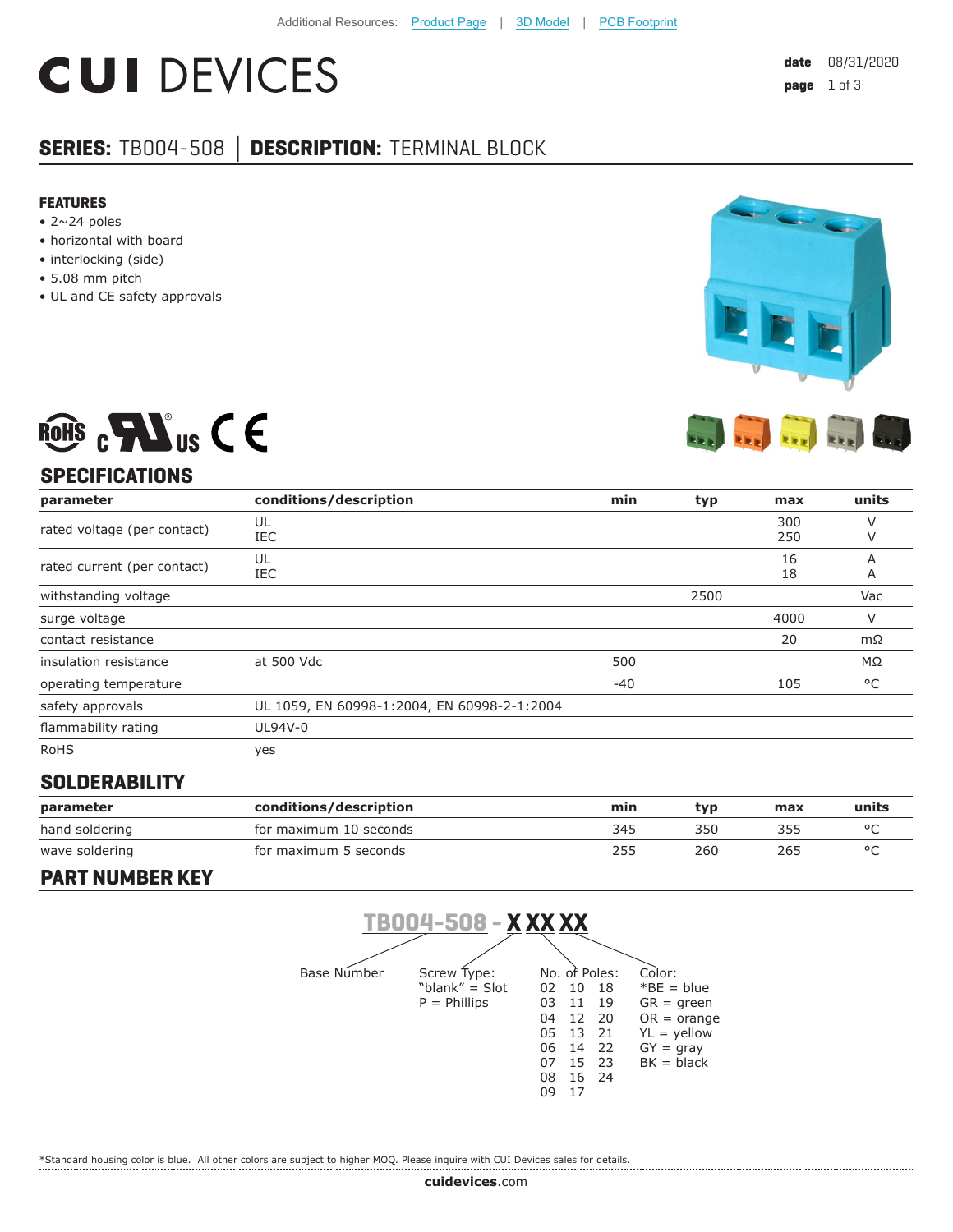#### **MECHANICAL DRAWING**

units: mm tolerance (per module): X≤6.00: ±0.25 mm 6.00<X≤30.00: ±0.40 mm unless otherwise noted

| MATFRIAI       | PLATING/COLOR |
|----------------|---------------|
| PA66 (UL94V-0) |               |
| copper alloy   | tin           |
| steel          | zinc          |
| copper alloy   | nickel        |
|                |               |



| This series can be constructed of 2 and 3 pole modules where L is the total length, P is the pitch, and N is the number of poles. |       |       |       |       |       |       |        |        |        |        |        |       |
|-----------------------------------------------------------------------------------------------------------------------------------|-------|-------|-------|-------|-------|-------|--------|--------|--------|--------|--------|-------|
| N                                                                                                                                 | 02    | 03    | 04    | 05    | 06    | 07    | 08     | 09     | 10     | 11     | 12     | 13    |
|                                                                                                                                   | 10.16 | 15.24 | 20.32 | 25.40 | 30.48 | 35.56 | 40.64  | 45.72  | 50.80  | 55.88  | 60.96  | 66.04 |
| B                                                                                                                                 | 5.08  | 10.16 | 15.24 | 20.32 | 25.40 | 30.48 | 35.56  | 40.64  | 45.72  | 50.80  | 55.88  | 60.96 |
| N                                                                                                                                 | 14    | 15    | 16    | 17    | 18    | 19    | 20     | 21     | 22     | 23     | 24     | $- -$ |
|                                                                                                                                   | 71.12 | 76.20 | 81.28 | 86.36 | 91.44 | 96.52 | 101.60 | 106.68 | 111.76 | 116.84 | 121.92 | $- -$ |
| B                                                                                                                                 | 66.04 | 71.12 | 76.20 | 81.28 | 86.36 | 91.44 | 96.52  | 101.60 | 106.68 | 111.76 | 116.84 | $- -$ |
|                                                                                                                                   |       |       |       |       |       |       |        |        |        |        |        |       |